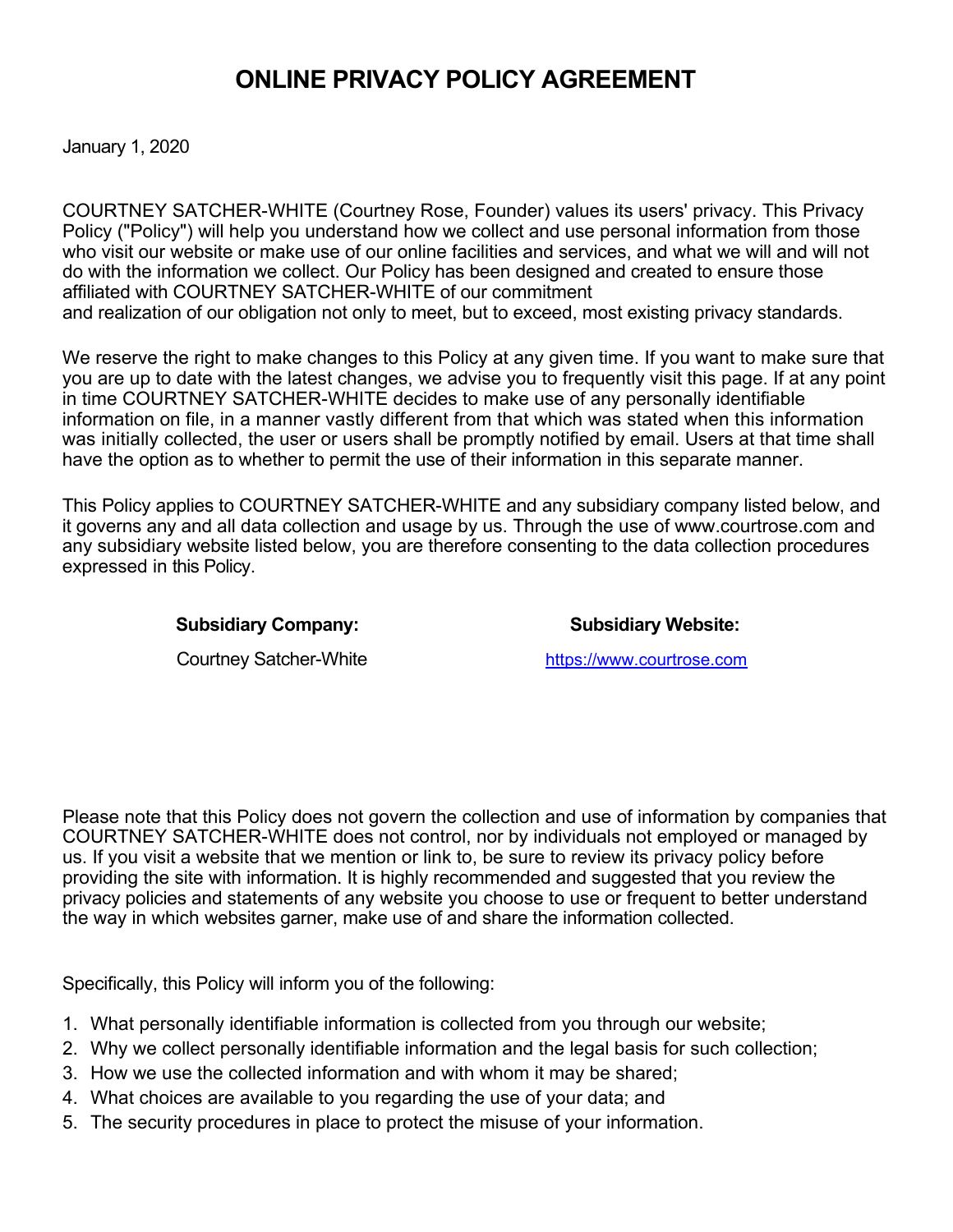# **Information We Collect**

It is always up to you whether to disclose personally identifiable information to us, although if you elect not to do so, we reserve the right not to register you as a user or provide you with any products or services. This website collects various types of information, such as:

• Information automatically collected when visiting our website, which may include cookies, third party tracking technologies and server logs.

In addition, COURTNEY SATCHER-WHITE may have the occasion to collect non-personal anonymous demographic information, such as age, gender, household income, political affiliation, race and religion, as well as the type of browser you are using, IP address, or type of operating system, which will assist us in providing and maintaining superior quality service.

COURTNEY SATCHER-WHITE may also deem it necessary, from time to time, to follow websites that our users may frequent to gleam what types of services and products may be the most popular to customers or the general public.

Please rest assured that this site will only collect personal information that you knowingly and willingly provide to us by way of surveys, completed membership forms, and emails. It is the intent of this site to use personal information only for the purpose for which it was requested, and any additional uses specifically provided for on this Policy.

# **Why We Collect Information and For How Long**

We are collecting your data for several reasons:

- To better understand your needs and provide you with the services you have requested;
- To fulfill our legitimate interest in improving our services and products;
- To send you promotional emails containing information we think you may like when we have your consent to do so;
- To contact you to fill out surveys or participate in other types of market research, when we have your consent to do so;
- To customize our website according to your online behavior and personal preferences.

The data we collect from you will be stored for no longer than necessary. The length of time we retain said information will be determined based upon the following criteria: the length of time your personal information remains relevant; the length of time it is reasonable to keep records to demonstrate that we have fulfilled our duties and obligations; any limitation periods within which claims might be made; any retention periods prescribed by law or recommended by regulators, professional bodies or associations; the type of contract we have with you, the existence of your consent, and our legitimate interest in keeping such information as stated in this Policy.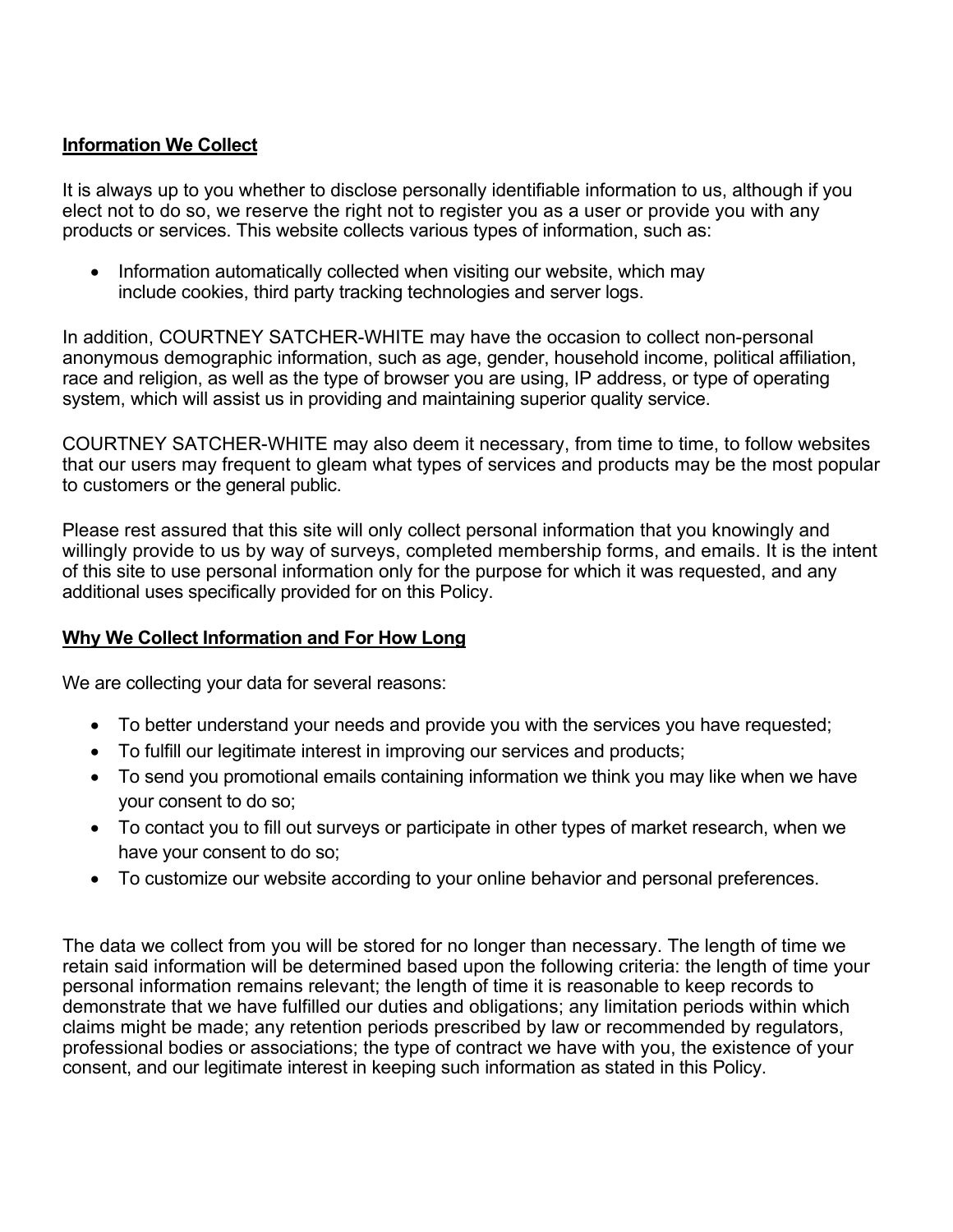# **Use of Information Collected**

COURTNEY SATCHER-WHITE does not now, nor will it in the future, sell, rent or lease any of its customer lists and/or names to any third parties.

COURTNEY SATCHER-WHITE may collect and may make use of personal information to assist in the operation of our website and to ensure delivery of the services you need and request. At times, we may find it necessary to use personally identifiable information as a means to keep you informed of other possible products and/or services that may be available to you from www.courtrose.com and its subsidiaries.

COURTNEY SATCHER-WHITE and its subsidiaries may also be in contact with you with regards to completing surveys and/or research questionnaires related to your opinion of current or potential future services that may be offered.

COURTNEY SATCHER-WHITE uses various third-party social media features including but not limited to https://www.facebook.com/BeautyByC.Rose.S, https://www.instagram.com/c.rose.s and other interactive programs. These may collect your IP address and require cookies to work properly. These services are governed by the privacy policies of the providers and are not within COURTNEY SATCHER-WHITE's control.

# **Disclosure of Information**

COURTNEY SATCHER-WHITE may not use or disclose the information provided by you except under the following circumstances:

- As necessary to provide services or products you have ordered;
- In other ways described in this policy or to which you have otherwise consented;
- In the aggregate with other information in such a way so that your identity cannot reasonably be determined;
- As required by law, or in response to a subpoena or search warrant;
- To outside auditors who have agreed to keep the information confidential;
- As necessary to enforce the terms of service;
- As necessary to maintain, safeguard and preserve all the rights and property of COURTNEY SATCHER-WHITE.

# **Non-Marketing Purposes**

COURTNEY SATCHER-WHITE greatly respects your privacy. We do maintain and reserve the right to contact you, if

needed for non-marketing purposes (such as bug alerts, security breaches, account issues, and/or changes in COURTNEY SATCHER-WHITE products and services). In certain circumstances, we may use our website, newspapers, or other public means to post a notice.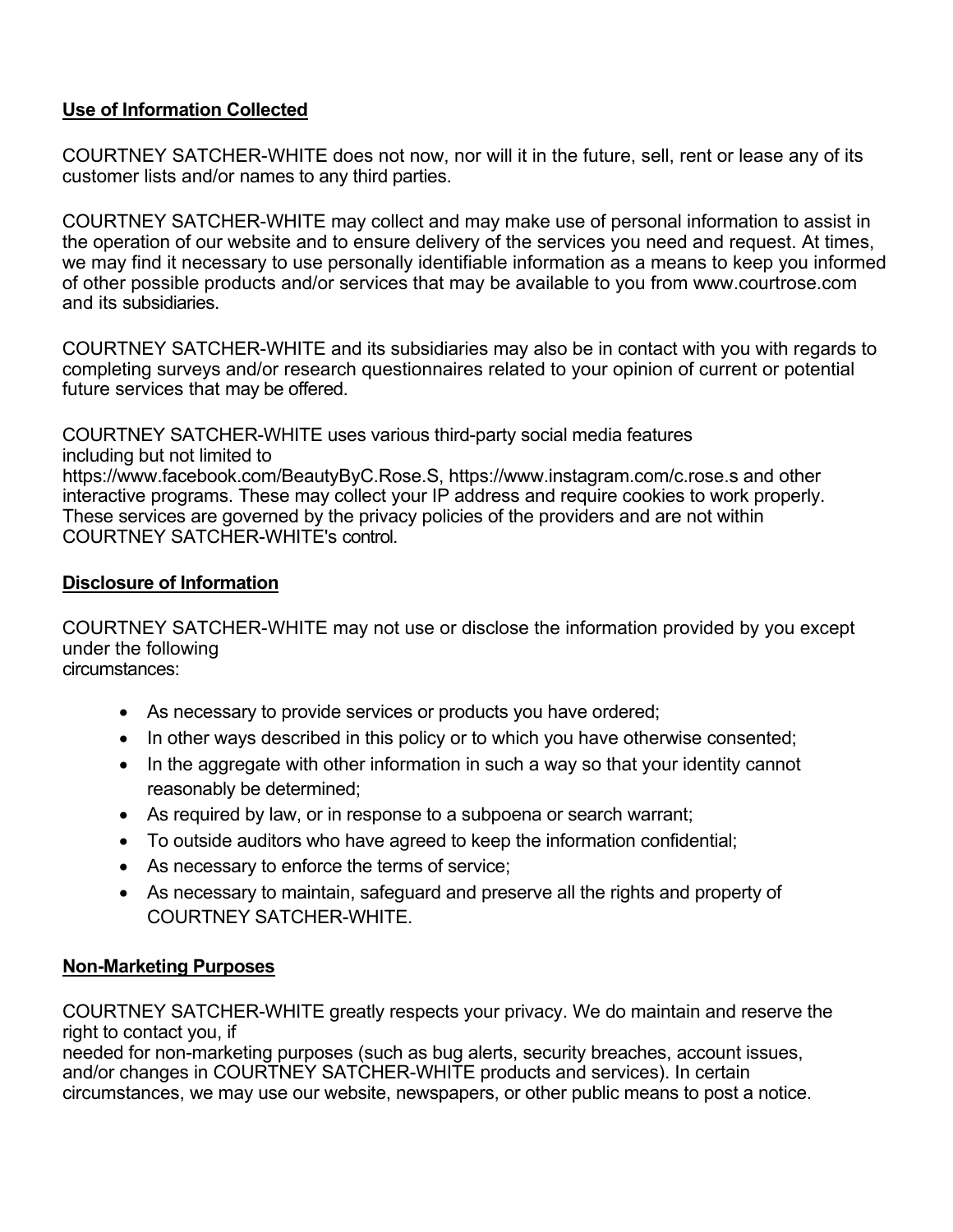#### **Children under the age of 18**

COURTNEY SATCHER-WHITE's website is not directed to, and does not knowingly collect personal identifiable information from, children under the age of eighteen (18) If it is determined that such information has been inadvertently collected on anyone under the age of eighteen (18) we shall immediately take the necessary steps to ensure that such information is deleted from our system's database, or in the alternative, that verifiable parental consent is obtained for the use and storage of such information. Anyone under the age of eighteen (18) must seek and obtain parent or guardian permission to use this website.

# **Unsubscribe or Opt-Out**

All users and visitors to our website have the option to discontinue receiving communications from us by way of email or newsletters. To discontinue or unsubscribe from our website please send an email that you wish to unsubscribe to C.rose407@gmail.com. If you wish to unsubscribe or opt-out from any third-party websites, you must go to that specific website to unsubscribe or opt-out. COURTNEY SATCHER-WHITE will continue to adhere to this Policy with respect to any personal information previously collected.

#### **Links to Other Websites**

Our website does contain links to affiliate and other websites. COURTNEY SATCHER-WHITE does not claim nor accept responsibility for any privacy policies, practices and/or procedures of other such websites. Therefore, we encourage all users and visitors to be aware when they leave our website and to read the privacy statements of every website that collects personally identifiable information. This Privacy Policy Agreement applies only and solely to the information collected by our website.

#### **Notice to European Union Users**

COURTNEY SATCHER-WHITE's operations are located primarily in the United States. If you provide information to us, the information will be transferred out of the European Union (EU) and sent to the United States. (The adequacy decision on the EU-US Privacy became operational on August 1, 2016. This framework protects the fundamental rights of anyone in the EU whose personal data is transferred to the United States for commercial purposes. It allows the free transfer of data to companies that are certified in the US under the Privacy Shield.) By providing personal information to us, you are consenting to its storage and use as described in this Policy.

#### **Your Rights as a Data Subject**

Under the regulations of the General Data Protection Regulation ("GDPR") of the EU you have certain rights as a Data Subject. These rights are as follows:

• **The right to be informed:** this means we must inform you of how we intend to use your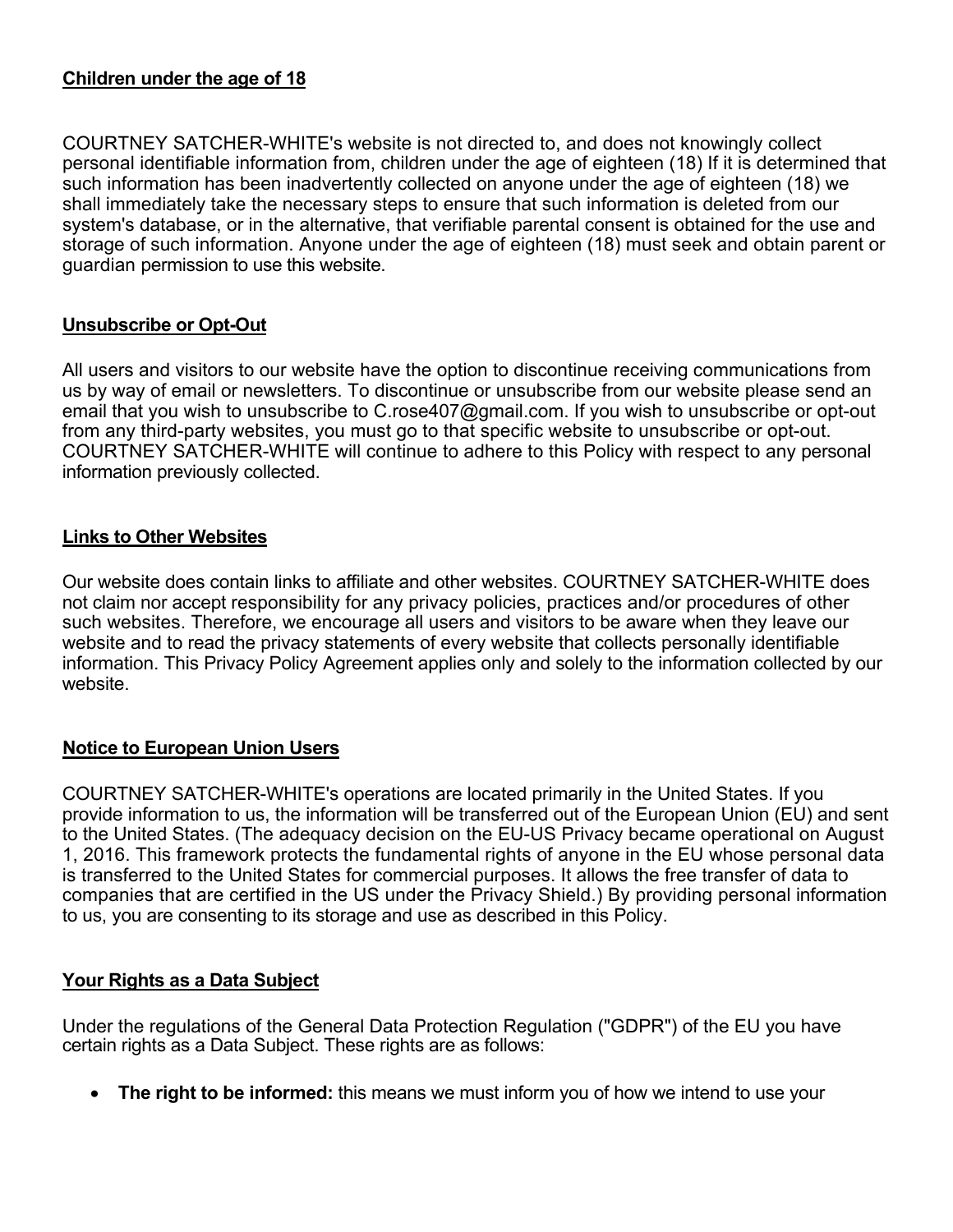personal data and we do this through the terms of this Policy.

- **The right of access:** this means you have the right to request access to the data we hold about you and we must respond to those requests within one month. You can do this by sending an email to c.rose407@gmail.com.
- **The right to rectification:** this means that if you believe some of the date, we hold is
- incorrect, you have the right to have it corrected. You can do this by logging into your account with us, or by sending us an email with your request.
- **The right to erasure:** this means you can request that the information we hold be deleted, and we will comply unless we have a compelling reason not to, in which case you will be informed of same. You can do this by sending an email to c.rose407@gmail.com.
- **The right to restrict processing:** this means you can change your communication preferences or opt-out of certain communications. You can do this by sending an email to C.rose407@gmail.com.
- **The right of data portability:** this means you can obtain and use the data we hold for your own purposes without explanation. If you wish to request a copy of your information, contact us at c.rose407@gmail.com.
- **The right to object:** this means you can file a formal objection with us regarding our use of your information with regard to third parties, or its processing where our legal basis is our legitimate interest in it. To do this, please send an email to c.rose407@gmail.com.

In addition to the rights above, please rest assured that we will always aim to encrypt and anonymize your personal information whenever possible. We also have protocols in place in the unlikely event that we suffer a data breach and we will contact you if your personal information is ever at risk. For more details regarding our security protections see the section below or visit our website at www.courtrose.com.

# **Security**

COURTNEY SATCHER-WHITE takes precautions to protect your information. When you submit sensitive information via the website, your information is protected both online and offline. Wherever we collect sensitive information (e.g. credit card information), that information is encrypted and transmitted to us in a secure way. You can verify this by looking for a lock icon in the address bar and looking for "https" at the beginning of the address of the webpage.

While we use encryption to protect sensitive information transmitted online, we also protect your information offline. Only employees who need the information to perform a specific job (for example, billing or customer service) are granted access to personally identifiable information. The computers and servers in which we store personally identifiable information are kept in a secure environment. This is all done to prevent any loss, misuse, unauthorized access, disclosure or modification of the user's personal information under our control.

The company also uses Secure Socket Layer (SSL) for authentication and private communications to build users' trust and confidence in the internet and website use by providing simple and secure access and communication of credit card and personal information.